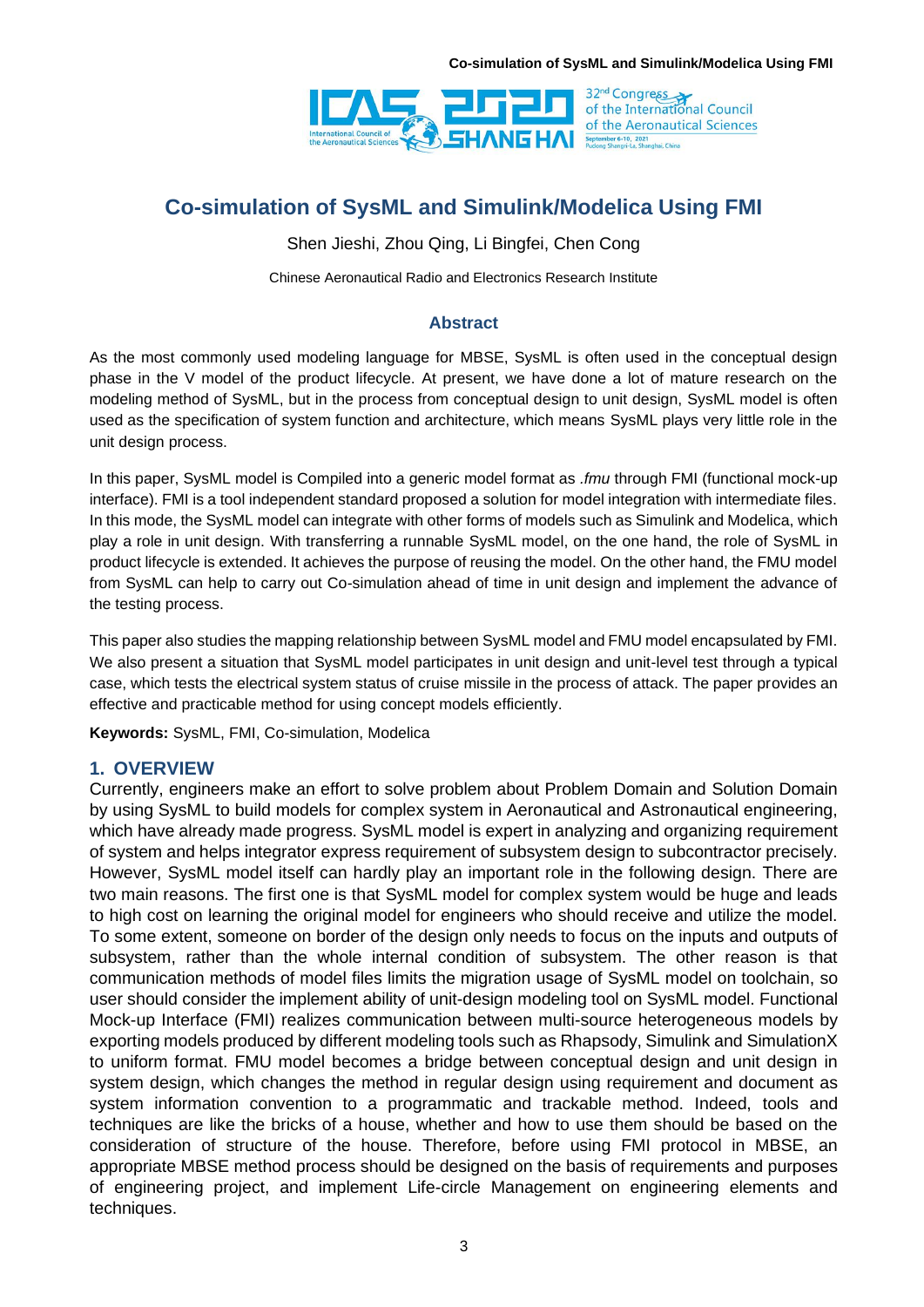### **2. SYSTEM DESIGN PROCESS BASED ON MODEL**

To decide the model-driven system design process, the first step is to distinguish the purpose of work is to proceed Problem Domain or Solution Domain. Then, we should choose modeling method corresponding to the aim of modeling. Modeling for Problem Domain is always to capture and verify requirement. The modeling process using SysML language is to input coarse upper level demand. Through analyzing application scenes and activities, more detailed requirements are organized to obtain requirement items which could be used for system design in practice directly. For Solution Domain process, top-level design of system structure and function is carried out according to detailed requirement items to verify requirement and define system prototype. Modelling design of Problem Domain and Solution Domain is relative, we can repeat the process of decomposing requirement and verifying on the basis of complexity of system. The work of the paper is focusing on Solution Domain. It is because work in Solution Domain helps us to obtain primary conceptual design, which allows usage of more professional modeling language and tools to realize unit design on sub modules in system. In the process, there are two problems. One of the problems is whether the value of SysML will reduce because of the changes on layers, language and tools of modeling. The other one is that considering production relations, subcontractors are responsible for unit design, but integrator will rarely provide full system solutions. Therefore, because subcontractor finish unit design only based on requirement and lack methods to verify feasibility associating with integrator in advance, errors are produced in system integration process and consistency of system design cannot guarantee.

Aiming at solving two problems mentioned above, we establish the process method on building, transferring SysML model and joint validation. The method could maximum the value of model and provide restraints on system subcontractor as many as possible to reduce the problem in system integration process.

The system design process based on model is shown in the figure below. Referring to V-model, left part of the product lifecycle is design process, at the bottom is manufacturing process and the right part is testing and integration process. Our work focuses on conceptual and unit design stages and the connection process.



**Figure 1 Models transfer in system design process.**

The responsibilities and connection forms of each stage are:

- ⚫ **Requirment analysis:** Rely on certain requirements engineering methods to decompose the needs of stakeholders and obtain functional requirements and non-functional constraints, which can directly guide the system design.
- ⚫ **Conceptual design:** Use SysML/UML or other modeling language to organize the requirements of the system, preliminary construct a system structure and system function set which can meet the requirements. Realize the validation of requirements and the distribution of requirements to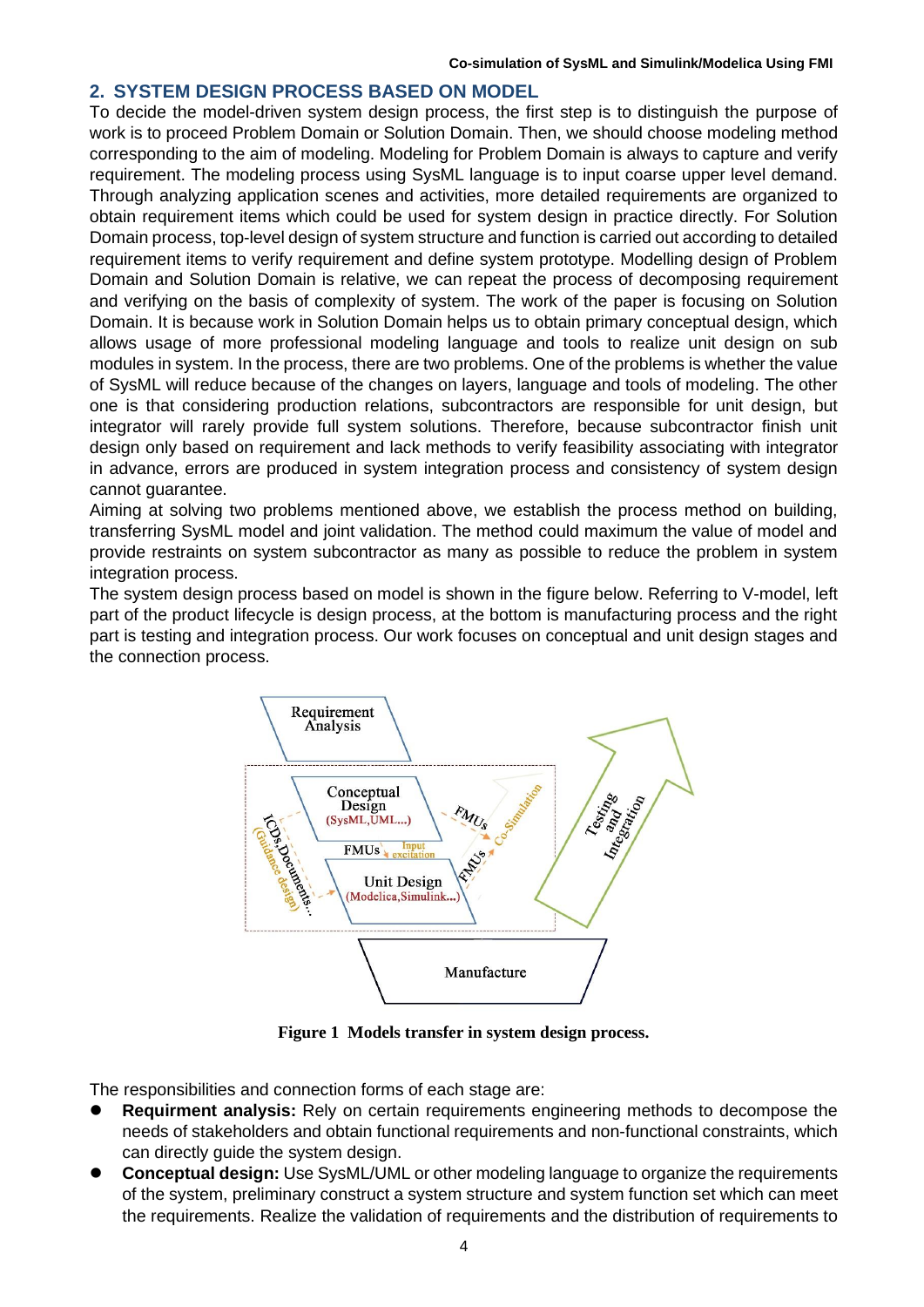structure components.

- **Unit design:** According to the subsystem's requirement input, function description and interface definition, the professional discipline modeling language is used to realize the subsystem design. Common unit design modeling languages including Simulink and Modelica are used to design and verify the simulation on the electromagnetic, mechanical, control, and thermal aspects of the system.
- ⚫ **Conceptual design to input of unit design:** The conceptual design process mainly produces a design framework, ICD, requirements documents for the entire system and a visual SysML model. Due to the closure of the tool, SysML mainly uses its graphical description methods to provide a supplementary description of the system design framework and the requirements document when passing down. We hope to keep the logical features of the SysML model to be used as test cases. Those tests cases could be applied as incentive input of the unit design model to drive the advancement of the simulation validation process.
- ⚫ **Integrated validation process in unit design stage:** The model-based method pre-produces the prototype of the system in the form of a virtual prototype. In this way, the integration test of the system before manufacturing can confirm the satisfaction degree of the system, coordinate the interface coupling problem and expose problems, reducing the risk and cost of the following implementation.

## **3. MODEL INTEGRATION SCHEME BASED ON FMI PROTOCOL**

In order to solve the integration problem of interdisciplinary modeling tools, the European Development Information Technology Program (ITEA2) proposed the MODELISAR project, the vision is to create virtual products assembled by a set of models. Each model represents the combination of components, each model follows physical laws and is control system model digitally assembled. These models are connected by a common interface to cover the modeling, simulation, validation, and testing activities of the system. The interface standard is finally the FMI (Functional Mock-up Interface) standard.

The FMI interface supports the way in which the results of modeling tools are exported as the intermediate file FMU, which saves costs on the plug-in/interface development between tools. The figure below shows the logical structure of an FMU model unit. The data information that the model unit can receive from the simulation environment includes the real values, integers, Booleans, string parameters, and initial values of the simulation time for calibration, in addition to various input variables. The data content that the model unit feeds back to the simulation environment includes all internal variables, states, and output variables that modelers are allowed to expose.



Data flow between the environment and an FMU.

Information provided to the FMU

Information provided by the FMU

#### **Figure 2 logical structure of an FMU.**

From the perspective of the FMI protocol, the digitized model is a series of mappings of logical relationships or mathematical relationships between inputs and outputs. Therefore, all functional, logical and mathematical descriptions of the model are encapsulated in the form of differential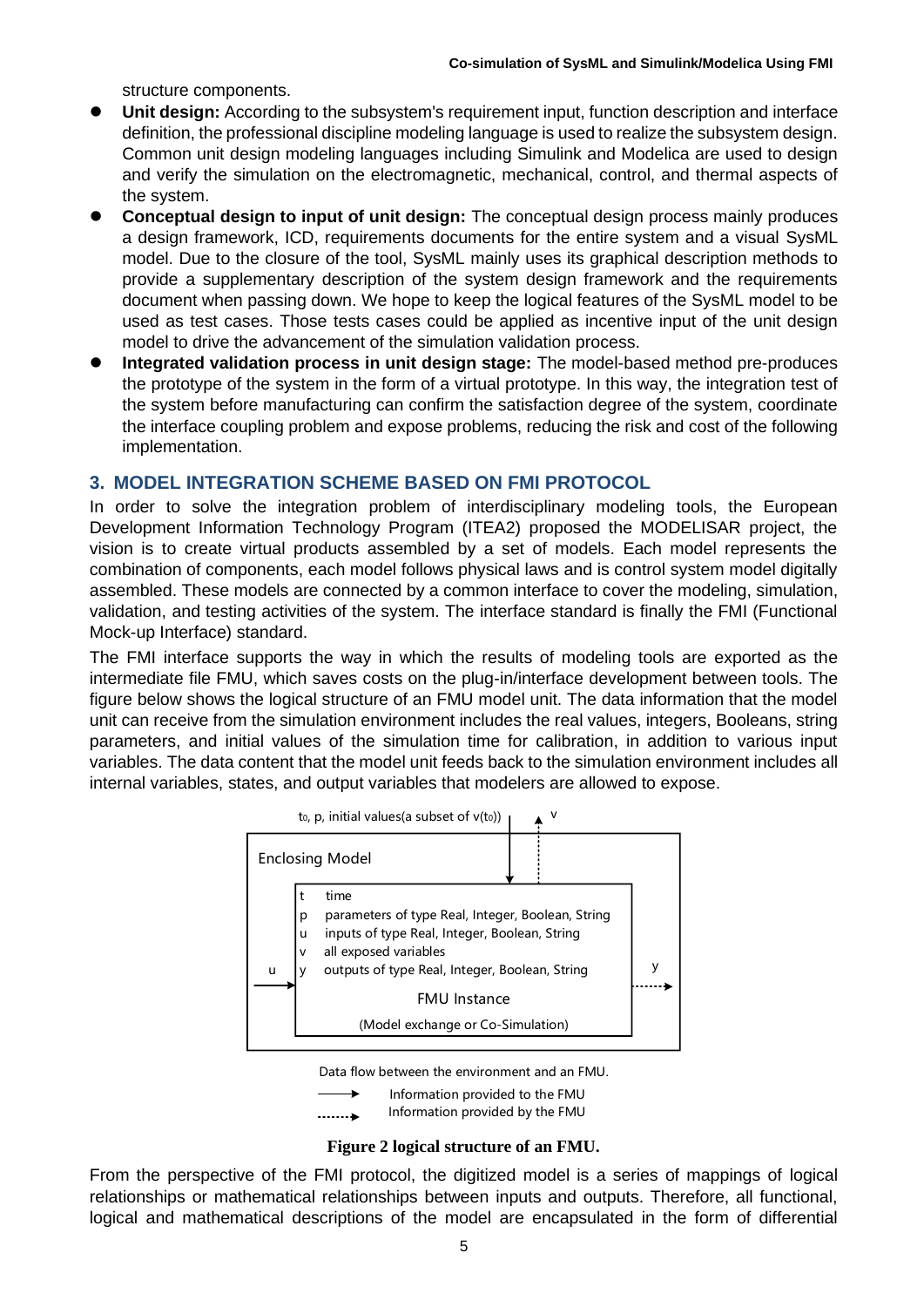equations, and the relevant parameters are initially set for solving calibration of the differential equations. Using FMU form as a model encapsulation method can solve the monopoly situation of the previous modelling tools on the solver. In addition, because FMU model is a black box model form, the system design can be kept confidential before the product is put into production, which effectively solve the Interest disputes between subcontractors and integrators.

Based on the characteristics of the FMU model, this paper offers two application forms in the modelbased system engineering process.

1) SysML can be used as a constraint model of the unit test model to guide the design of the unit design level (such as mathematical model, physical model, structural model, etc.) and as a driven model (test module) on modelling platform for the unit design model to provide signal and data input and output for the original model built by other formal languages;

2) After subcontractors complete the design of the sub-system unit, the model of the unit design level is encapsulated in the FMU model and then provided to the integrator to perform the virtual prototype test of the whole machine, which is to verify whether the overall design conforms. demand. This paper presents case design for this application form.



**Figure 3 Application form of FMU model in model-based design.**

## **4. CASE: MISSILE ELECTRICAL SYSTEM SIMULATION**

### 4.1 Concept design

In this paper, the reliability of the missile power supply design is verified by the model design for the cruise missile electrical system. It is concerned whether the electrical system can provide power and transmit signals for the electrical equipment of each sub-system in a timely, correct, safe and reliable manner. The simulation analysis mainly covers the following requirements:

| <b>Requirement Item</b>                             | <b>Requirement Content</b>                                                                                                                                                                                                                                                     |
|-----------------------------------------------------|--------------------------------------------------------------------------------------------------------------------------------------------------------------------------------------------------------------------------------------------------------------------------------|
| Structural Analysis of<br><b>Electrical System</b>  | Capture the pivotal electric equipment on the aerodynamic<br>missile and organize the topological logic relationship of the<br>electric equipment for the aerodynamic missile.                                                                                                 |
| <b>Full-elastic electrical</b><br>load analysis     | Capture the power consumption of various electric equipment<br>during the flight attack of the aerodynamic missile, identify the<br>power consumption status of the battery at different stages, and<br>verify the peak power consumption design of the electric<br>equipment. |
| <b>Overall Power</b><br><b>Consumption Analysis</b> | Capture the main power capacity design requirements by<br>analyzing power consumption in combating process. The<br>purpose is to prevent excessive battery capacity in the design<br>which would increase volume and mass of batteries.                                        |

#### **Table 1 Requirements of Simulate Missile electrical system.**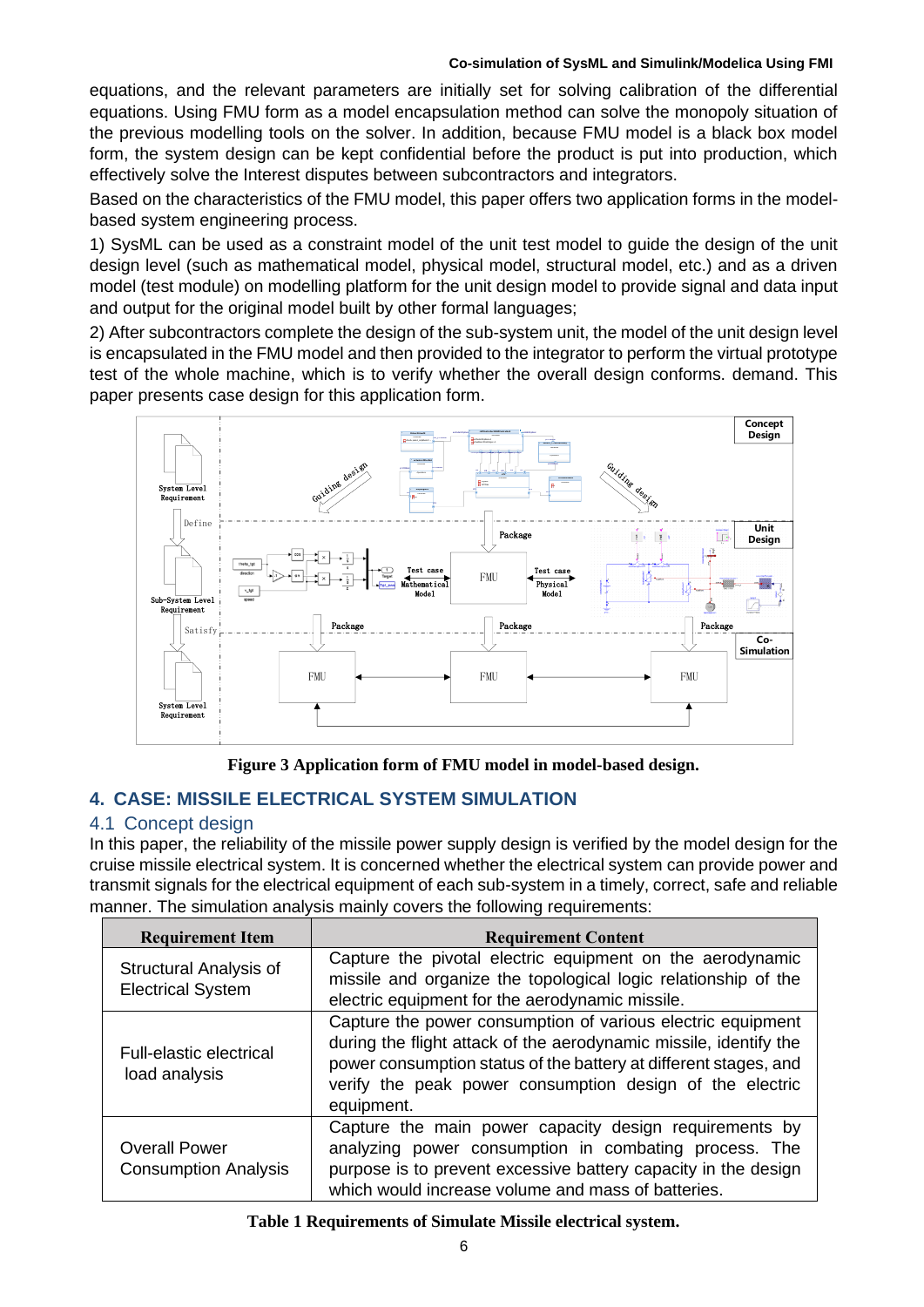Through the analysis of the typical subsystem conditions in the missile strike engineering, we used SysML to build the main structure of the cruise missile. The battery module is used as the main module of the power supply to provide voltage and current for each electrical equipment. The power system and the integrated processing system of the missile simulate the flight and strike process of missile and realize the flight state control and position control of the missile. The bus module simulates the missile bus, connects and controls electrical devices and changes their working state. The electrical devices on the missile are generally classified into pulse-type electrical equipment, step-type electrical equipment, and random-type electrical equipment according to the type of electricity usage. In this case, some typical electrical equipment was selected for power consumption simulation analysis. The missile steering engine is a typical random load structure whose power consumption will change continuously according to the flight attitude of the missile during the flight. The radar is a typical rated load, which has two states, one is standby state whose power consumption is low and the other state is the radar-on state whose consumption is significantly higher than the standby state. The igniter is a typical instantaneous heavy load, which means a large current is generated only at the ignition instant to consume the battery. The topological structure model of the missile using SysML is shown in the figure below.



**Figure 4 SysML model of missile electrical system.**

In the interface relationship, the dynamics equation of missile inputs the coordinate position as the ballistic condition for scene control module, which helps control module to determine the position of the missile and output the missile pitch angle to change the missile flight attitude and the power state control sequence of the power device to switch electricity usage condition at each stage. The battery module provides a voltage and current interface to output the circuit simulation module. The circuit simulation module combines the voltage and current with the state interface to provide the power connection and control signal input terminal for the power device.

## 4.2 General model transformation based on FMI

FMU is encapsulated by an XML file and compiled by C. FMU contains model description XML documents and DLL binary file. XML is a model description file, which mainly describes the static parameters of the model, including input, output, parameters and other model information, while DLL binary file mainly contains the dynamic information of the model, which is mainly composed of ordinary differential equations.

To transform the model into the FMU model, we should firstly establish an appropriate controller, input and output ports and parameters, where the controller and input ports are necessary. Then generate the *model.c* and *model.h* files of C through the automatic code generation technology of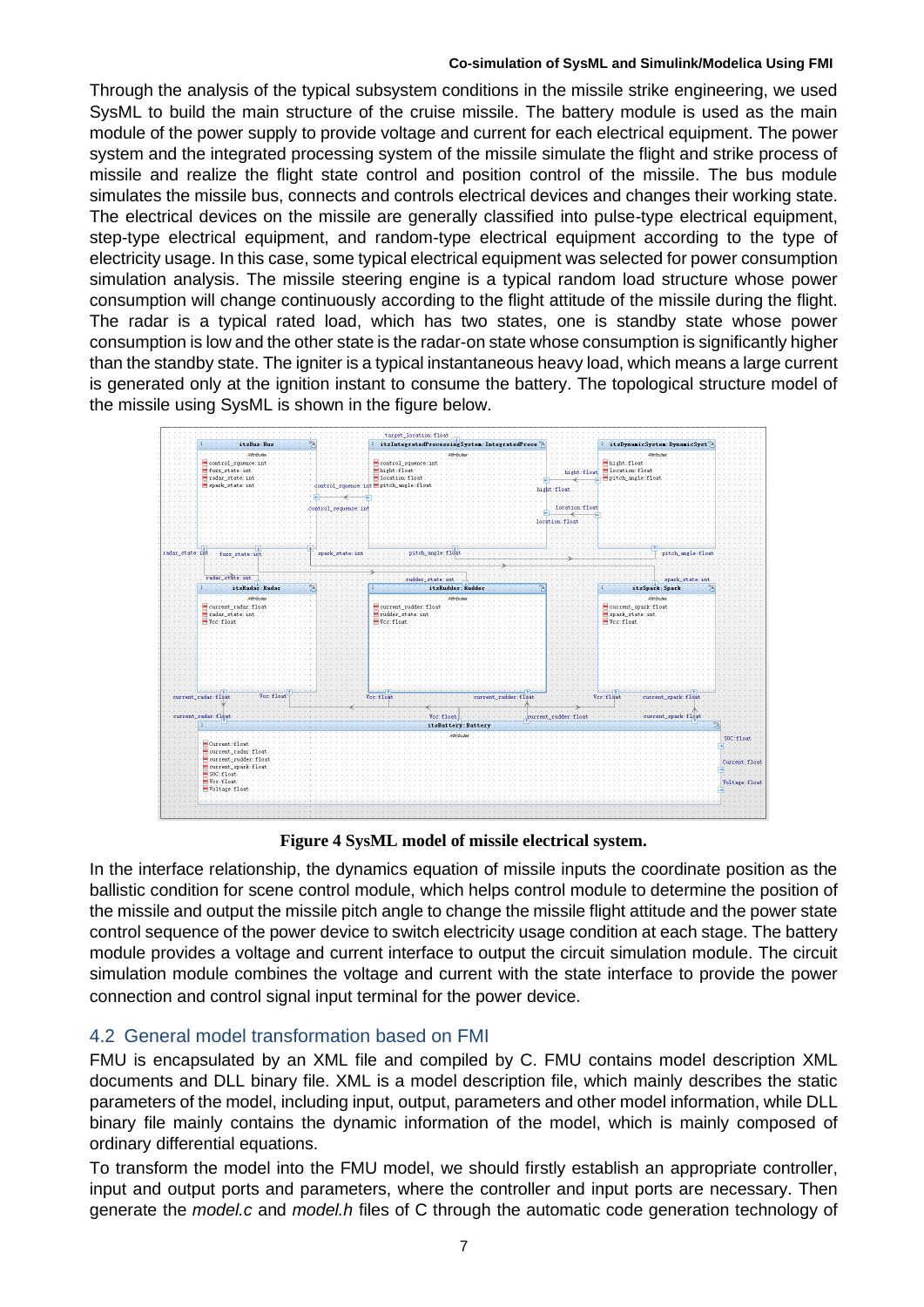the tool. Then, we could compile the header file and source file through makefile based on the FMI protocol to generate the model.xml and model.dll files. Finally, the model.xml, model.dll file and other files are encapsulated to obtain a *model.fmu* file that can be integrated and simulated on an environment with FMI protocol.

![](_page_5_Figure_2.jpeg)

**Figure 5 Process of Generate FMU.**

Not all features of the SysML model can be preserved after being transformed into FMU models. The model description file of FMU contains the parameters, variables, data types and ports of the model. These elements come from the Attribute, FlowAttribute and Flowport in the Block of the SysML model. The binary DLL file includes the dynamic running information of the model which is from the StateMachine and Operation in the Block of the SysML model. Other elements of SysML such as Activity, Sequence and etc. are not preserved during the transformation to the FMU model.

![](_page_5_Figure_5.jpeg)

**Figure 6 Element mapping between SysML Block and FMU.**

### 4.3 Unit Design

For a simulation modeling design of a complex system, modeling language and tools is used would hardly be agreed. On the one hand, the model is not the system itself, the model is just a representation of a certain aspect of the system. Therefore, the modeler needs to select the most appropriate modeling language and tools to represent the system according to the characteristics of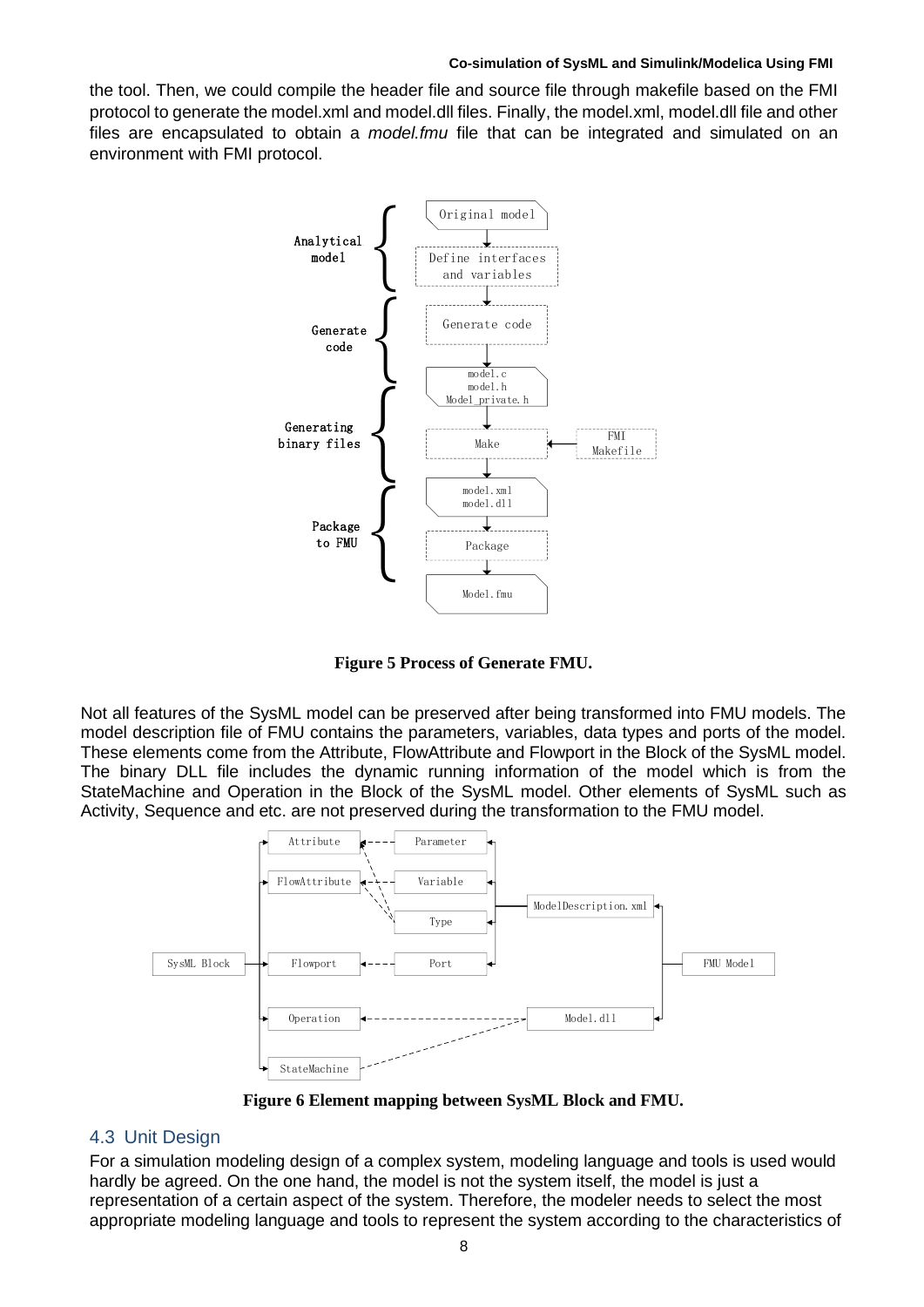it. On the other hand, due to the wide range of systems design, there are different tools to support the different fields of mechanics, control, thermals, electrics, hydraulics, and network. Different software provide more professional solutions to equations in different fields and they also force the modeler to use the corresponding tools to finish the modeling of the system.

In this case, for the topological characteristics of the missile electrical system, the model is divided into three types in the unit design, which are logical model, physical model and mathematical model. The logical model has obvious logical features, such as state, switch and other structures, or is generally implemented in software in the system, involving control, network and other fields. Physical models have obvious physical structures, such as mechanical structure, involving mechanics, electrics and other fields. Mathematical models have obvious mathematical characteristics, which could generally be abstracted into equations and directly reflect the mathematical characteristics of certain aspects of the system. According to the characteristics of each aerodynamic missile system, the integrated process system and bus module are distributed into logical models, whereas the dynamic system, igniter, radar and battery are defined as mathematical models and the steering gear is defined as physical model.

![](_page_6_Figure_3.jpeg)

**Figure 7 Select the corresponding modelling language based on the object type.**

As for the selection of modelling languages among these three models, the SysML language uses state logic to describe system functions that can be used to describe logical models, while Modelica is an open, object-oriented and equation-based language that can be used for complex physical systems such as mechanics, power, electronics, hydraulics, heat, and control. In addition, Simulink has a rich library of mathematical functions and a reliable solver that can well describe the mathematical characteristics of the system.

This case uses the corresponding modelling language to design the sub-systems of the aerodynamic missile electrical system. The table below shows some of the modules in the original model and FMU model.

| <b>Model Name</b>              | <b>Original Model</b>                                                                                                                                                                                                                                                                                                                                                                                                                                                                                                                                                                                                                                                                                                                                                | <b>FMU</b>                                                               |
|--------------------------------|----------------------------------------------------------------------------------------------------------------------------------------------------------------------------------------------------------------------------------------------------------------------------------------------------------------------------------------------------------------------------------------------------------------------------------------------------------------------------------------------------------------------------------------------------------------------------------------------------------------------------------------------------------------------------------------------------------------------------------------------------------------------|--------------------------------------------------------------------------|
| IntegratedProces<br>singSystem | <b>Cherg, Cherg</b><br>Applies<br><b>Resident</b><br>target_location:float<br><b>Burdeschott:</b> His<br>Burbook 201 MD<br>itsIntegratedProcessingSystem: I <sup>0</sup> <sub>3</sub><br>Attributes<br><b>JOINTHE</b><br><b>A RAINFORM</b><br>hight:float<br><b>Record</b><br>Asstore<br>$\blacksquare$ control_squence: int<br>distance, solo<br>Burbea's privers<br>hight: float<br>control_squence: int<br>location: float<br><b>Sheddi Pincalan</b><br>location: float<br>$\blacksquare$ pitch_angle:float<br>sident:<br>$n = 1$<br><b>Register</b><br><b>Auction</b><br>Berbrack IN  oct<br>Quebects 80 und<br>Operations<br>DWA.<br><b>ASSOCIATE</b><br><b>Country</b><br><b>Carried</b><br>Bertwalt- it is a<br>artwait, crowle<br>pitch_angle:float<br>$-20$ | scenes_control<br>$-$ theta<br>$-$ stop<br>x_ship k4<br>control_sequence |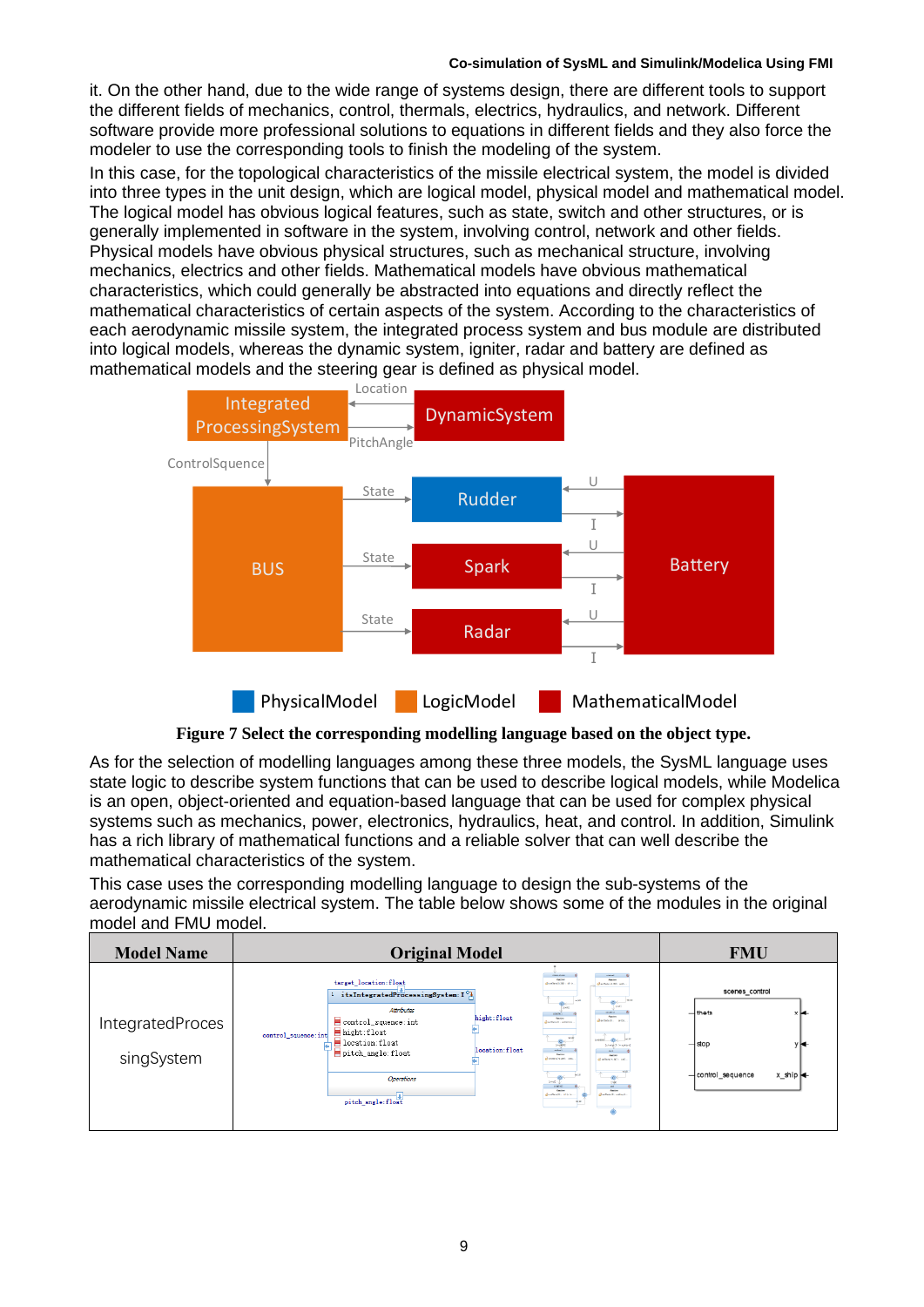**Co-simulation of SysML and Simulink/Modelica Using FMI**

![](_page_7_Figure_1.jpeg)

**Table 2 Original Model and FMUs of some modules.**

## 4.4 Co-simulation Test

After completing the detailed design, we built a virtual prototype of the system and were going to integrate the model results. The interface of the FMU model can preserve the topological information of the system and recover the system topology quickly. We import the generated FMU module on the Matlab tool for interface connection. The topology connection relationship is shown in the figure below.

![](_page_7_Figure_5.jpeg)

**Figure 8 Missile electrical system in FMUs.**

After the connection is established, the prototype can be run. The flight process of the missile designed in this case is shown in the figure below. The missile climbs to a height of about 70 meters above sea level(A) after launch, then the steering gear controls the missile attitude to keep the missile in a cruise state(K). After a 10-km flight, the missile starts to reduce the altitude to about 20 meters above sea level and keep on level flight until it reaches the location with a distance about 10 km toward target and turns on the radar(K3). After identifying the enemy target, the missile reduce its altitude again(C) to about 5 meters above sea level. When approaching the target with distance within 1 km, the steering gear adjusts attitude of missile and missile strike the target.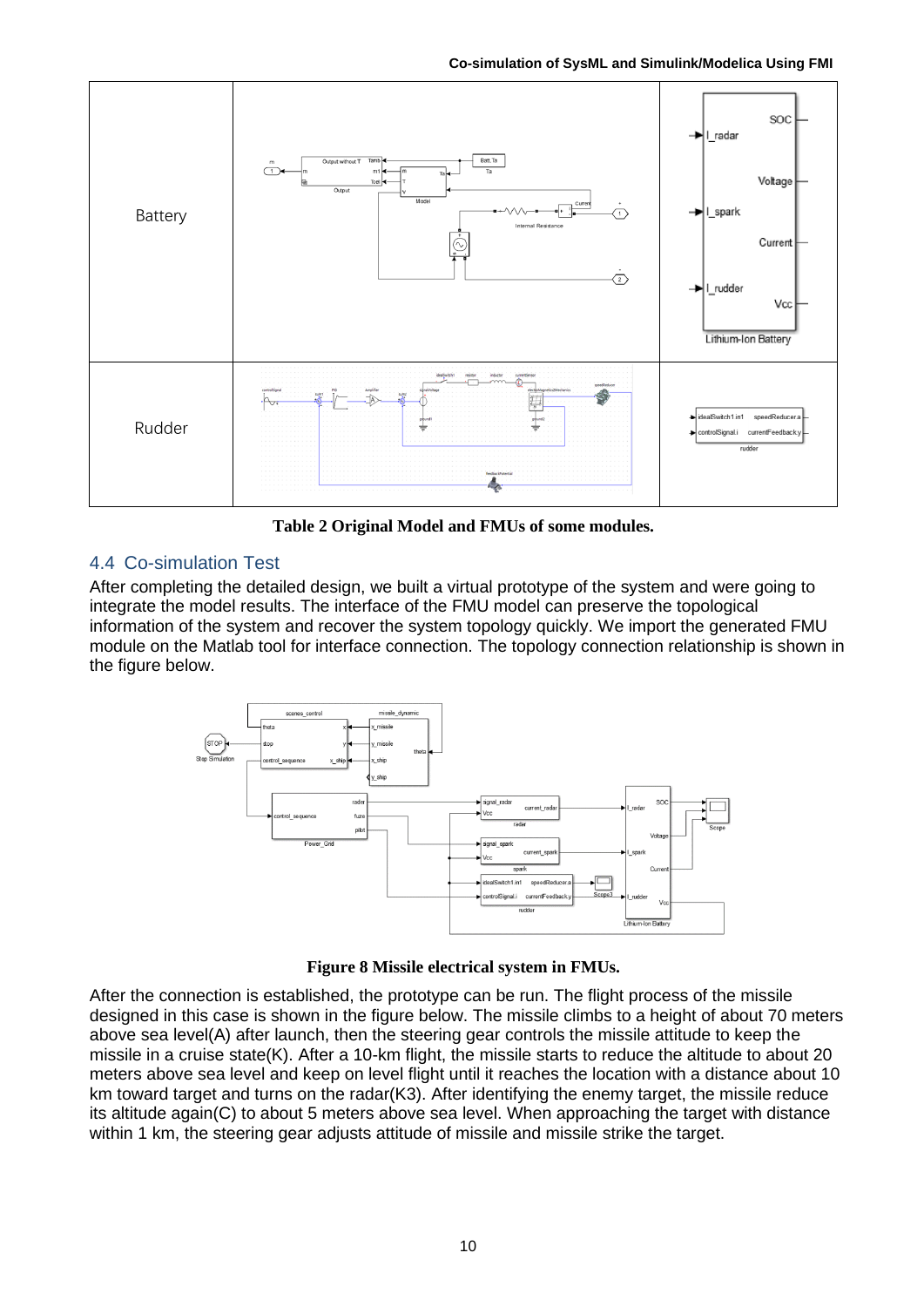![](_page_8_Figure_1.jpeg)

**Figure 9 Designed flight path of cruise missile.**

The missile trajectory curve obtained through the simulation is shown in the figure below. From the results, the missile flight trajectory trend is almost in line with the program ballistic design, and strikes the enemy ship after a 31.7 km flight.

![](_page_8_Figure_4.jpeg)

**Figure 10 Co-Simulation results of cruise missile flight path**

The change of battery characteristic value during the strike process is displayed through the reserved battery parameter port where the following curve result is obtained. It can be seen from the curve that the battery power consumption is about 65% from the launch to the strike process and the acceleration is decreasing after the radar turns on. The voltage value released by battery changes with the decrease of the battery margin. Therefore, in order to ensure that each system works properly, the battery capacity needs to be controlled to keep it above the voltage normal operation required. From the instantaneous current, when missile changes the flying state, such as climbing or flying down, the instantaneous current increase. Thus, balancing peak margin design through different flying state could help guarantee the reliability and economy of the design.

![](_page_8_Figure_7.jpeg)

**Figure 11 SOC simulation curve of battery.**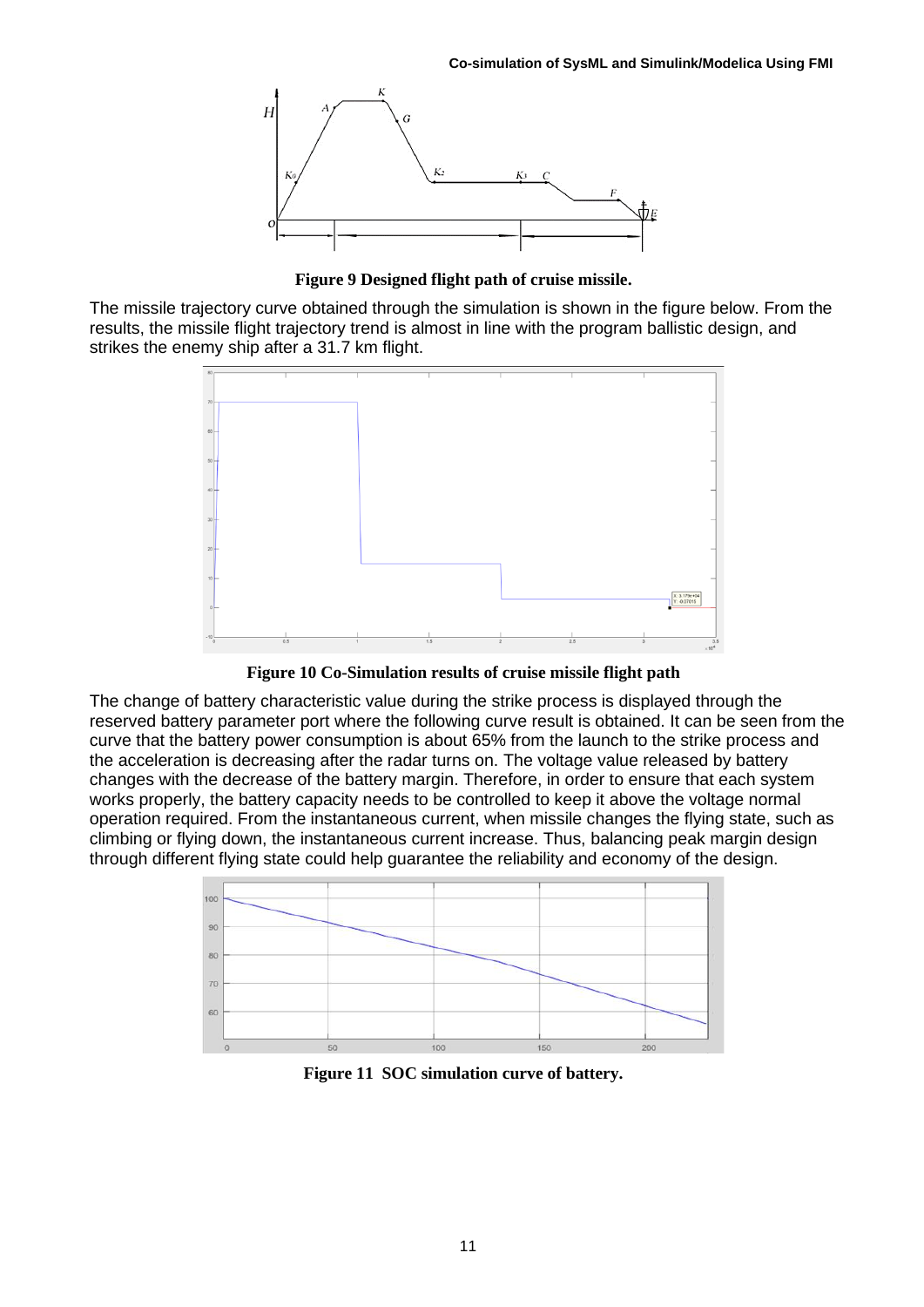![](_page_9_Figure_1.jpeg)

**Figure 12 Simulation Curve of battery voltage characteristic.**

![](_page_9_Figure_3.jpeg)

**Figure 13 Simulation Curve of Instantaneous Current of Battery**

## **5. CONCLUSION**

In the project design and application based on model, risk in project implementation decreases by dividing work into stages and using testing process at key points to verify product design. Applying FMI protocol to generate intermediate files could break through the limitations of multi-modeling tools and multi-modeling languages, realizing the value extension of model results and promoting the communication between integrators and subcontractors. That contributes to rapid progress of product. The FMU model can be understood as a reduced order model (ROM: Reduced Order Model), which abandons the visual properties of the original professional modeling tools and the better professional solver for the platform. FMU model is a black box module with interface that only saves internal logic, making the application form of the model more flexible. SysML models are given interface attributes and behavioral logic when verifying the requirement, which means the value of model is not only the visualization function, but also the possibility of participation in unit design and virtual prototype integrated validation, realizing the consistent validation of system logic.

## **6. Contact Author Email Address**

mailto: [sjs609090240@gmail.com](mailto:sjs609090240@gmail.com)

## **7. Copyright Statement**

The authors confirm that they, and/or their company or organization, hold copyright on all of the original material included in this paper. The authors also confirm that they have obtained permission, from the copyright holder of any third party material included in this paper, to publish it as part of their paper. The authors confirm that they give permission, or have obtained permission from the copyright holder of this paper, for the publication and distribution of this paper as part of the ICAS proceedings or as individual off-prints from the proceedings.